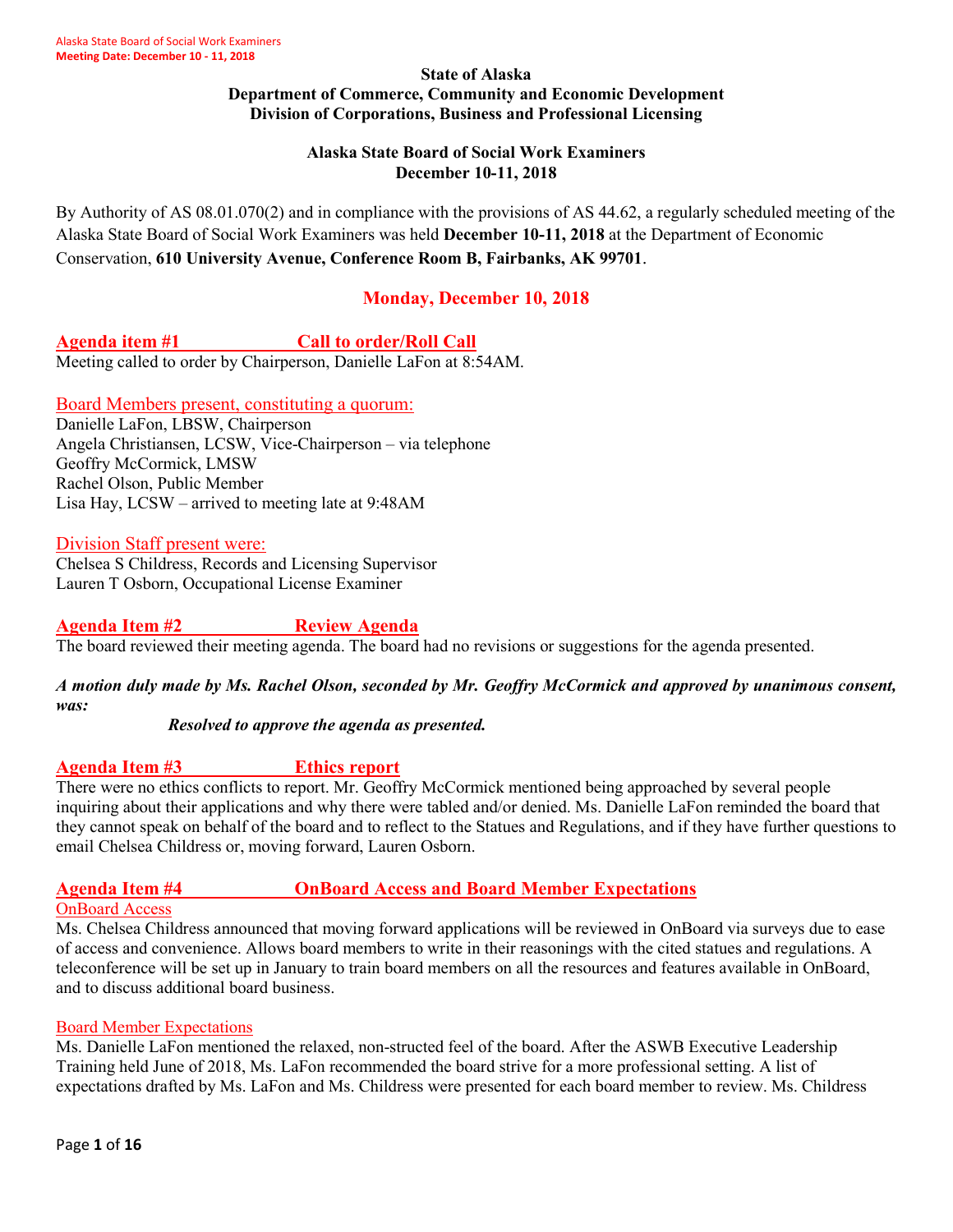#### Alaska State Board of Social Work Examiners

**Meeting Date: December 10 - 11, 2018**

stated, upon board approval, this information would be provided to all new board members along with an outline of general expectations of the board.

Geoffry McCormick proposed a change for #4 of the Board Member Expectations, that documents will be reviewed one week prior if made available to board members. It was agreed to change this wording to "at least one week prior to receiving documentation." Mr. McCormick also proposed a change for #7 of the Board Member Expectations, and that cell phones should be muted rather than turned completely off. Ms. LaFon found this fair as everybody has their personal emergencies. Ms. LaFon added that the intention of this rule was to cut out nonessential phone time during board meeting and encourage board members to be engaged with the meeting, as the board is attempting to draw in more public appearances and uphold a standard professional image. Mr. McCormick added to his proposal that, if a call must be taken, the board member will step outside of meeting room before taking the phone call.

Ms. LaFon informed the board that she responded to the Governor's office to share an overview of the expectations of board member time and a realistic expectation for the time each board member will be required to dedicate to the board. The intention of the letter was to ensure the Office of Boards and Commissions is accurately conveying the time involvement to new volunteering board members.

Ms. Angela Christiansen made a comment that over the years, this expectation has significantly increased. Ms. LaFon recognized that as processes change to more electronic means, the work load for board members has significantly increased. It has caused frustration and burn outs with the board. To keep an efficient board running, the workload should be shared accurately with people coming on to the board; especially considering that most board members take personal time off to attend meetings. The Governor's Office was extremely appreciative of the notice; however, it is difficult to disclose with limited staff and new administration changes. They've assured the board that, if there is a changeover for the boards and commissions' staff, the information would be distributed and accurately shared with oncoming board members.

Mr. McCormick suggested an addition to the board member expectations for #9, that all new members should be required to attend the ASWB New Board Member Training, if possible, within the first year of being added to the board. Ms. Childress mentioned that the ASWB offers a limited number of scholarships provided for each training, but that three separate trainings were available in the coming year.

The board discussed sending Mr. Geoffry McCormick first, followed by Ms. Lisa Hay, then Ms. Lauren Osborn. Ms. LaFon recommended adding to #9 of the Board Member Expectations "travel to meetings and additional ASWB events, as needed" to ensure incoming board members would be aware that travel is involved in this process.

## **TASK – Division staff will be updating the Board Member Expectation list with the amendments made from the board.**

## Agenda Item #5 Review Minutes

The board reviewed the minutes for the board meeting held September 13-14, 2018. Ms. LaFon noted that there was a "w" that should have been "with" on page 44 under Agenda #9. Mr. McCormick commented that board members should get this in advance to review prior to the meeting to save time. Ms. Childress responded that the meeting minutes are due within ten business days of completing the meeting; division staff sends the draft minutes to the board chair for initial review and posts the draft minutes to the division website after receiving approval from the board chair. In the future, division staff will send the drafted minutes to the board for review after receiving approval from the board chair.

No additional changes were noted.

#### *A motion duly made by Mr. Geoffry McCormick, seconded by Ms. Rachel Olson, and approved by unanimous consent, was:*

*Resolved to approve the September 15, 2018 meeting minutes with adjustments made to page 44 under agenda #9.*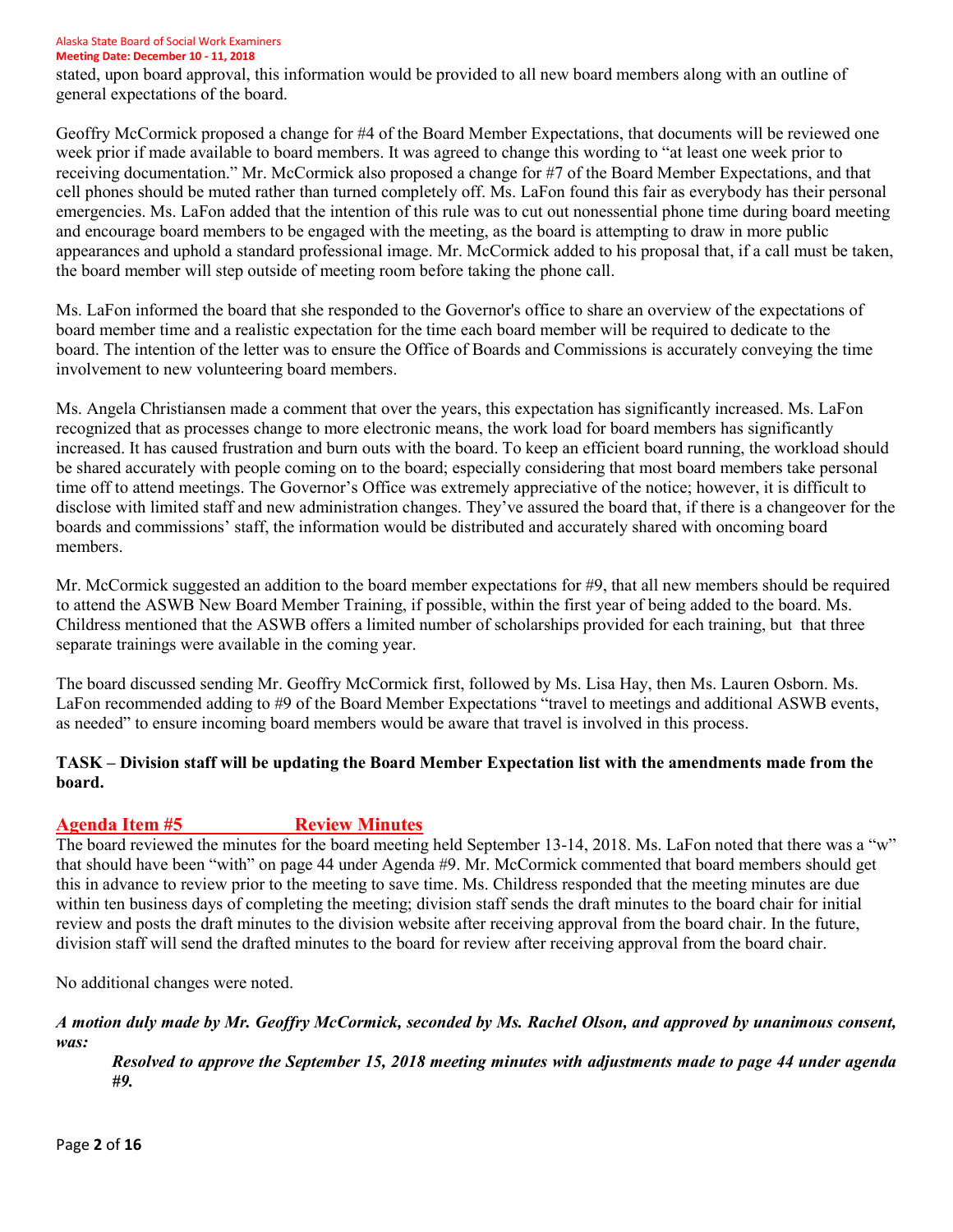Ms. Christiansen noted that the minutes reflected a letter being written to the NASW regarding continuing education certificates of completion, but she did not see that in the agenda presented. Ms. Childress mentioned this letter should be drafted by the board, as it is official board correspondence. Ms. LaFon suggested adding this topic to the agenda for New Business.

#### *A motion duly made by Ms. Angela Christiansen, seconded by Mr. Geoffry McCormick, and approved by unanimous consent, was:*

*Resolved to approve the agenda as amended.* 

## **Agenda Item #6 Application Review**

With twenty minutes remaining before the division update, the board proceeded to application review. Ms. LaFon noted that some of the applications received were blank. Ms. Childress investigated and found that the PDFs were not flattened before review and therefore the fields were wiped out in compressing the files. Ms. Childress added that the division is working closely with OnBoard to resolve this issue. Ms. LaFon made notations of the items that were blank and sent the list to Ms. Childress via email.

#### **Agenda Item #7 Division Update**

Melissa Dumas and Marylene Wales joined the meeting at 9:44 AM. Lisa Hay joined the meeting at 9:48AM.

Melissa Dumas provided an overview for the FY18 fourth quarter financial report. Ms. Dumas reviewed the direct expense report and noted that licensure fees were decreased during the 2018 biennial renewal. Consequently, the revenue decreased as well. Ms. Dumas then presented the indirect expense report. The board presented no questions for Ms. Dumas.

Ms. Dumas proceeded to present the FY19 first quarter financial report. The board presented no questions for Ms. Dumas.

Melissa Dumas and Marylene Wales exited the meeting at 9:56 AM.

The board stopped for a break at 9:57AM. Returned from break at 10:15AM

Ms. Childress conducted a roll-call upon return to the meeting.

#### Board Members present, constituting a quorum:

Danielle LaFon, LBSW, Chairperson Angela Christiansen, LCSW, Vice-Chairperson - via telephone Geoffry McCormick, LMSW Rachel Olson, Public Member Lisa Hay, LCSW

#### Division Staff present were:

Chelsea S Childress, Records and Licensing Supervisor Lauren T Osborn, Occupational License Examiner

At the beginning of the meeting, board member expectations were discussed. Ms. LaFon proposed to open the discussion by scheduling time under New Business to speak more in depth about what questions, comments, or concerns the board members may have.

#### *A motion duly made by Ms. Angela Christiansen, seconded by Mr. Geoffry McCormick, and approved by unanimous consent, was:*

*Resolved to add one (1) agenda item under New Business.*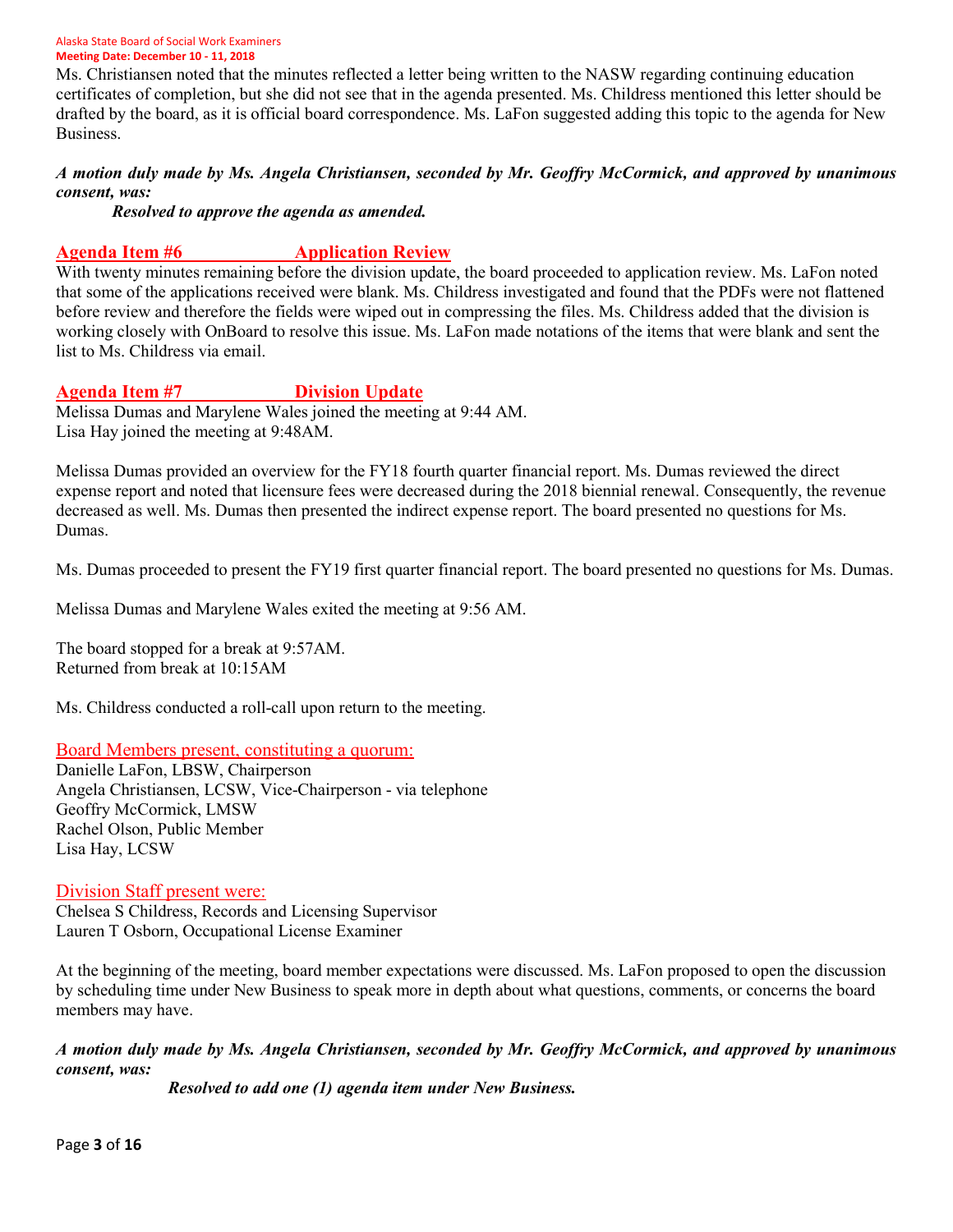Alaska State Board of Social Work Examiners **Meeting Date: December 10 - 11, 2018** With time in-between the Division Update and Investigative Report, the board continued application review.

**Agenda Item #8 Investigative Report**

Erika Prieksat, Investigator joined the meeting at 10:39AM

Ms. Prieksat informed the board that there were three (3) matters opened and five (5) matters closed. Five (5) matters remain ongoing and under active investigation. Ms. LaFon asked if the investigation sent to Ms. Prieksat via email was ready for discussion as this board meeting. In general terms, Ms. Prieksat stated that it was and that investigations could send out a Cease and Desist. The board had no additional questions for Ms. Prieksat.

Ms. Hay requested that the investigative process be emailed to her.

#### T**ASK – Division staff will email the investigative process to Ms. Hay.**

Erika Prieksat exited the meeting at 10:42 AM.

With time remaining on the agenda before Audit Appeals and Remedial CE's, the board continued with application review.

Lisa Hay questioned an applicant's second request for an exam extension. Ms. Childress responded that 12 AAC 18.100(C) gives the board authority to grant extensions and that there is no limitation on how many times an extension can be requested and/or granted. Ms. Hay commented that the board had previously talked about limiting the number of times an applicant can apply for extensions. Ms. LaFon stated that, historically, it had been discussed but the board has always gone back to the regulation. Until the regulation is changed, the board has no authority to limit the number of extensions requested and/or granted.

Ms. Hay questioned if there is a "yes" answer on an application, is the board is to trust what the applicant has said. Ms. LaFon answered that the "yes" answers required a letter of explanation from the applicant and, if applicable, supporting documentation that the applicant is fit to practice and has passed the investigative processes.

Marilynn Zimmerman joined the meeting at 10:56AM.

#### *A motion duly made by Ms. Rachel Olson, seconded by Mr. Geoffry McCormick, and approved by unanimous consent, was:*

*Resolved to enter Executive Session at 10:58AM in accordance with 44.62.311(c) for the purposes of discussing consent agreements and voluntary surrenders. Board staff to remain present: Chelsea Childress, Lauren Osborn, and Marilynn Zimmerman.*

*A motion duly made by Mr. Geoffry McCormick, seconded by Ms. Lisa Hay, and approved by unanimous consent, was: Resolved to exit Executive Session at 11:07AM.*

Ms. Childress conducted a roll-call upon exiting executive session.

Board Members present, constituting a quorum:

Danielle LaFon, LBSW, Chairperson Angela Christiansen, LCSW, Vice-Chairperson - via telephone Geoffry McCormick, LMSW Rachel Olson, Public Member Lisa Hay, LCSW

#### Division Staff present were:

Chelsea S Childress, Records and Licensing Supervisor Lauren T Osborn, Occupational License Examiner

Page **4** of **16**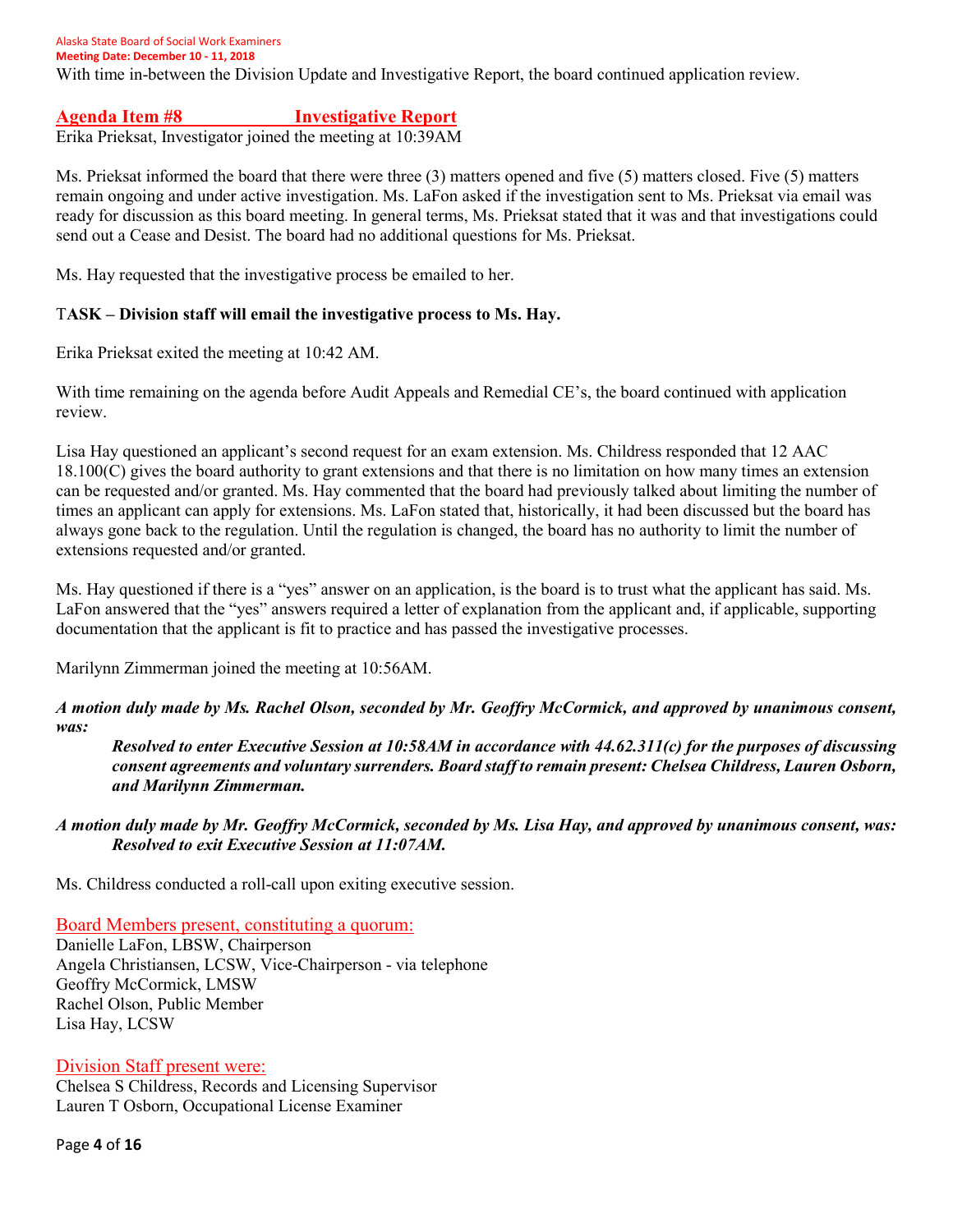Mr. Geoffry McCormick questioned why the board is required to accept voluntary surrenders if the surrender is by the licensee's choice. Ms. LaFon answered that, because the applicants go through an investigative process and enter a contract agreement when opting into the voluntary surrender, the board must make a motion to accept it.

*A motion duly made by Mr. Geoffry McCormick, seconded by Ms. Rachel Olson, and approved by unanimous consent, was:*

*Resolved to approve the voluntary surrender of Donna Scarborough, case no. 00718, CSWS646.*

*A motion duly made by Mr. Geoffry McCormick, seconded by Ms. Rachel Olson, and approved by unanimous consent, was:*

*Resolved to approve the voluntary surrender of Elsie Boudreau, case no. 2017-000324, CSWM847.*

*A motion duly made by Mr. Geoffry McCormick, seconded by Ms. Rachel Olson, and approved by unanimous consent with Lisa Hay abstaining, was:*

*Resolved to approve the voluntary surrender of Dennis Hojna, case no. 2018-001099, CSWS372.*

Ms. Danielle LaFon suggested that the Remedial CE's under agenda number A and E be tabled for the next Executive Session.

The board moved on to continue application review until lunch.

Lisa Hay and Angie Christiansen exited the meeting room at 11:36AM. Lisa Hay returned to the meeting room at 11:41AM. Angie Christiansen returned to the meeting room at 11:45AM. Danielle LaFon exited the meeting room at 12:09PM Danielle LaFon returned to the meeting room at 12:12PM

## **Agenda Item #9 Lunch Break**

The board left for lunch at 12:25 PM The board returned from lunch at 1:29PM.

Ms. Childress conducted a roll-call upon return from lunch.

#### Board Members present, constituting a quorum:

Danielle LaFon, LBSW, Chairperson Angela Christiansen, LCSW, Vice-Chairperson - via call-in Geoffry McCormick, LMSW Rachel Olson, Public Member Lisa Hay, LCSW

#### Division Staff present were: Chelsea S Childress, Records and Licensing Supervisor Lauren T Osborn, Occupational License Examiner

# **Agenda Item #10 Public Comment**

Public comment period opened at 1:30 PM.

*Elizabeth Green and Kristina Miller, Attorney, joined the group for public comment at 1:30 p.m*

Ms. Childress read the guidelines as follows: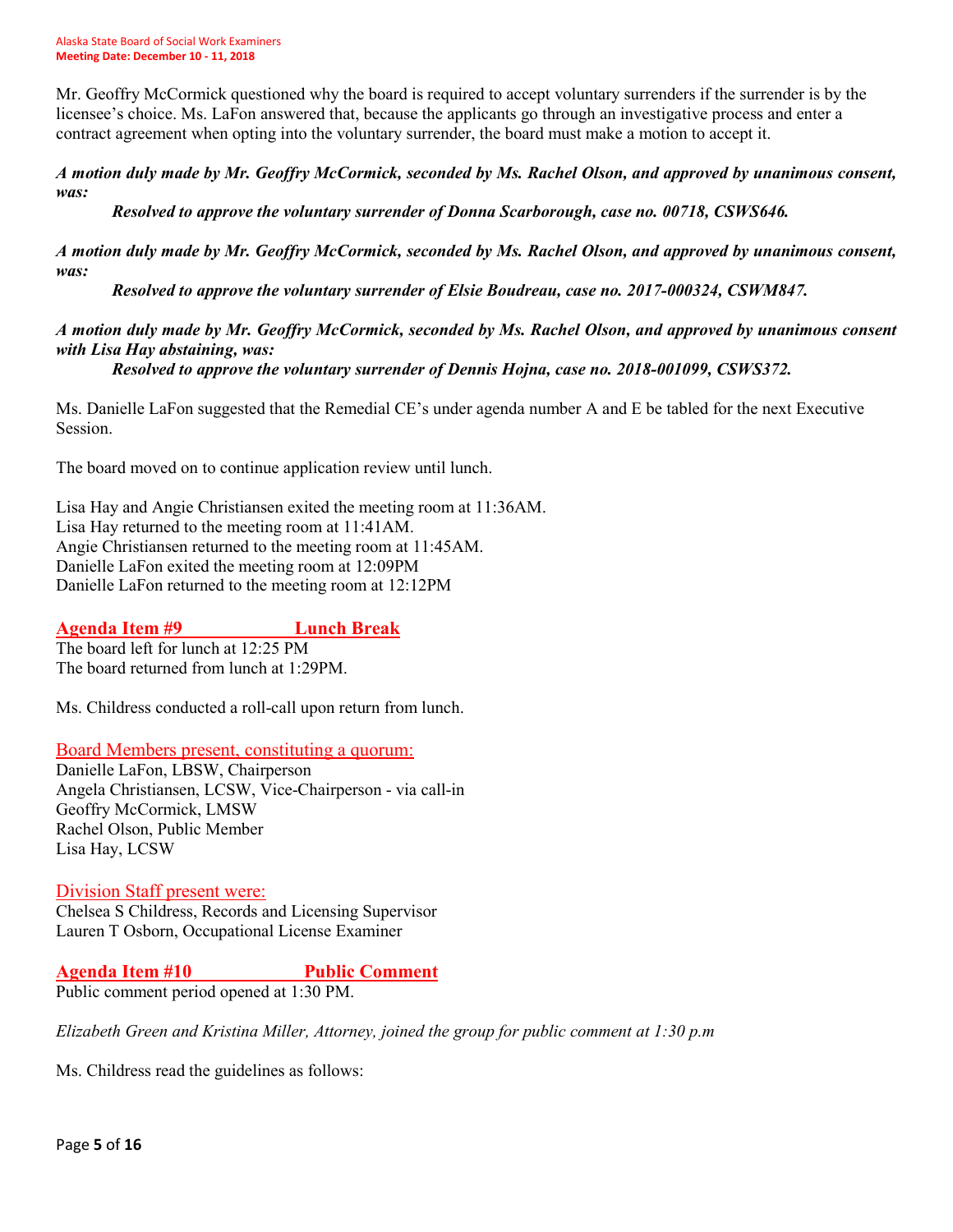**The public comment period is now open. The time allotted for public comment will be divided to all individuals signed in to give comment. The group will be told how much time each individual has to speak. The licensing examiner will track the time and notify the individual when they have one minute left.** 

**Please be reminded, this is not the time for the board to respond to the comments. The board can choose to respond at the end of the comment period, send a letter in response to the individual or they can choose to not respond.** 

**Oral testimony on any open regulations project, including the one regarding the proposed licensing fees, will not be accepted. Any comment submitted in writing will be submitted to the regulations specialist, and that email is available for anybody that needs it.** 

Kristina Miller, as representation of Elizabeth (Bessie) Green, stated that the supervisory applicant requirements under 12 AAC 18.115 needs clarification. Ms. Miller indicated she would reserve the conversation to go further in depth for the Executive Interview set up for tomorrow morning to discuss the nature of the application with the applicant.

No additional persons were present for public comment.

Public comment period closed at 1:33 PM.

# **Agenda Item #11 Application Review**

The board continued with applications review.

Lisa Hay asked for clarification on requirements for first time renewals. Ms. Childress stated the requirements for first time renewals included 45 contact hours of continuing education activities earned during the concluding licensing period  $(7/1/2016 - 6/30/2018)$  with six (6) contact hours in substance abuse education, six (6) contact hours in cross-cultural education relating to Alaska Natives, and three (3) contact hours in professional ethics.

Ms. Rachel Olson asked for clarification on the acronym of LOE. Ms. Childress explained that it meant "letter of explanation." Ms. Olson asked if the board should discuss an applicant's response/complaint to a status update due to how recently it had been received and the nature of the response. Ms. Childress informed the board that the complaint was sent directly to Lauren Osborn regarding the time frame in which things had been processed, and that she responded on behalf of Ms. Osborn as her supervisor. Ms. Olson noted that the response originally given by Ms. Osborn was very professional.

Due to upcoming executive session, Kristina Miller, attorney, and Elizabeth (Bessie) Green exited the meeting room at 2:13PM.

#### *A motion duly made by Ms. Rachel Olson, seconded by Mr. Geoffry McCormick, and approved by unanimous consent, was:*

*Resolved to enter Executive Session at 2:15PM in accordance with 44.62.311(c) for the purposes of discussing an applications for licensure. Board staff to remain present: Chelsea Childress and Lauren Osborn.* 

## *A motion duly made by Mr. Geoffry McCormick, seconded by Ms. Lisa Hay, and approved by unanimous consent, was: Resolved to exit Executive Session at 4:01PM.*

Lisa Hay exited the meeting at 4:02PM. Kristina Miller, attorney, and Elizabeth (Bessie) Green returned to the meeting room at 4:03PM.

## *Upon a motion duly made by Ms. Christiansen, seconded by Mr. McCormick, and approved by unanimous consent, it was:*

*RESOLVED to approve the following applications for licensure in Alaska:*

## License Applications

Eric Larson, LCSW EXAM #128710 Joni Stamm, LCSW EXAM #140755

Page **6** of **16**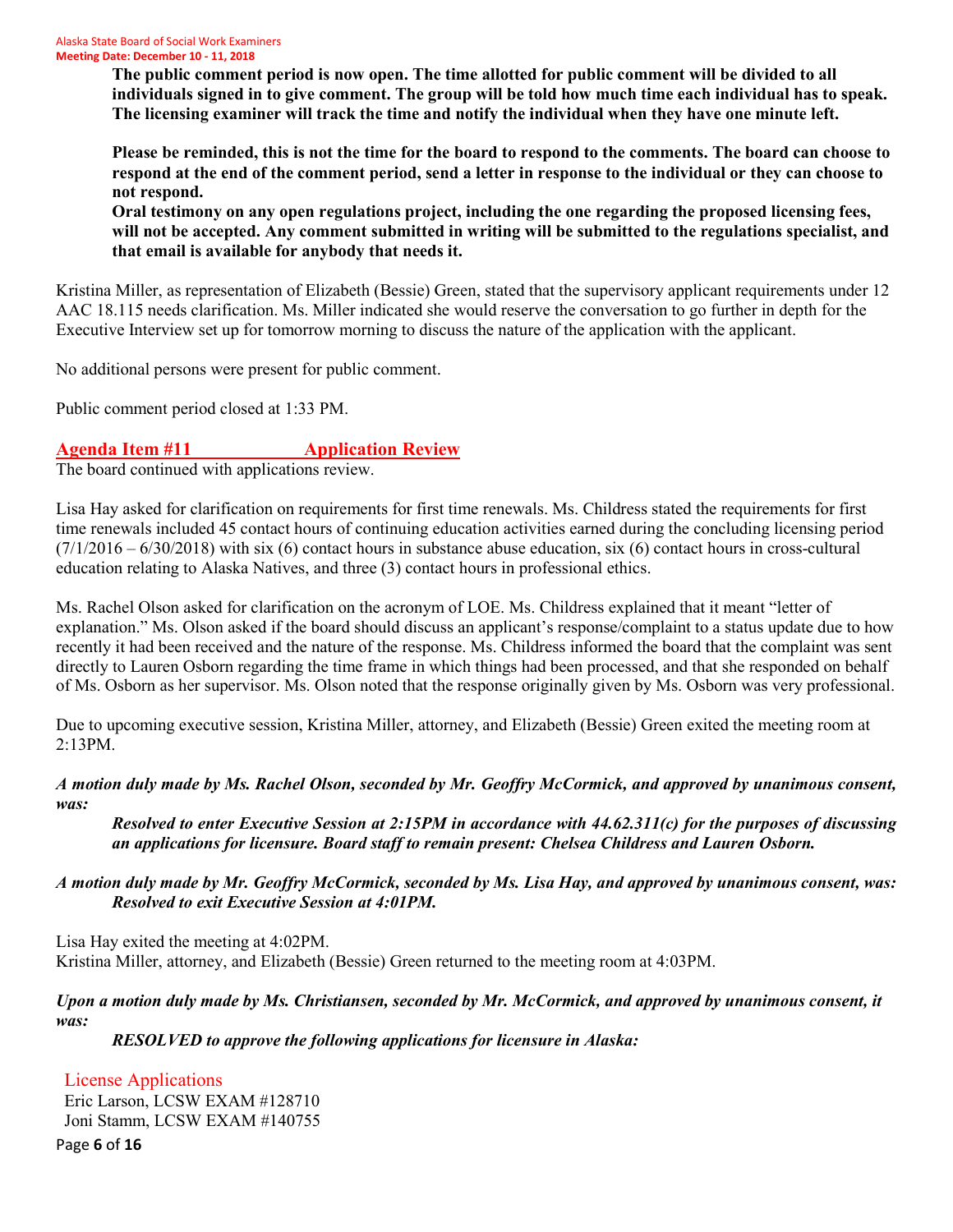Lucy Ross, LCSW EXAM #137772 Ronald Wilmot, LCSW EXAM #131901 Andrew Shand, LCSW CRED #139880 April Savage, LCSW CRED #140123 Melissa Lemon, LCSW CRED #139792 Robert Lott, LCSW CRED #136940 Joshua Goldstein, LMSW EXAM #140793 Elizabeth Miranda-Needham, LMSW CRED #138417 Lara Law, LMSW CRED #140059 Luigia Goodman, LMSW CRED #140136

#### CEU Providers

What is Art Therapy? - NAMI Juneau, #17010 Family Navigation - UAA Training, #17009 Pediatric Care Coordination - UAA Lend Program, #17024 Inside Passages: Legislative Advocacy – NAMI Juneau, #17051 Inside Passages: Improving Mood and Cognition – NAMI Juneau, #17052 Inside Passages: Early Intervention Psychosis – NAMI Juneau, #17053 Inside Passages: Mindfulness Based Reduction – NAMI Juneau, #17047

#### Supervision Requests

Elizabeth Green, Distance Supervision Ellen Andrews, Distance Supervision

Exam Extensions Eric Salazar, #121323 Osburt Lorenzo, #104598

2018 CE Audits: First Time Renewals Megan Hultquist, #104484 Shannon Bell, #106020

## 2018 CE Audits: Non-First Time Renewals

Billie Kelly, CSWM1278 Maesha Champion, CSWS376 Meara Baldwin, #100527 Ruddy Taylor, CSWS1372 Stacy Schmidt, CSWS1356 Tara Pickett, CSWB853

Kristina Miller questioned as to if only board members could oppose the motion made. Ms. Childress answered by stating only board members could oppose the motion, but that it was a good question.

## **Agenda Item #16 Meeting Adjourned**

With no further business to discuss, a motion was made to adjourn the meeting.

# *Upon a motion duly made by Ms. Rachel Olson and seconded by Mr. Geoffry McCormick, and approved by unanimous consent, it was:*

*RESOLVED to adjourn the Alaska State Board of Social Work Examiners.*

#### **Adjourned at 4:10 PM**

Page **7** of **16** Respectfully Submitted By: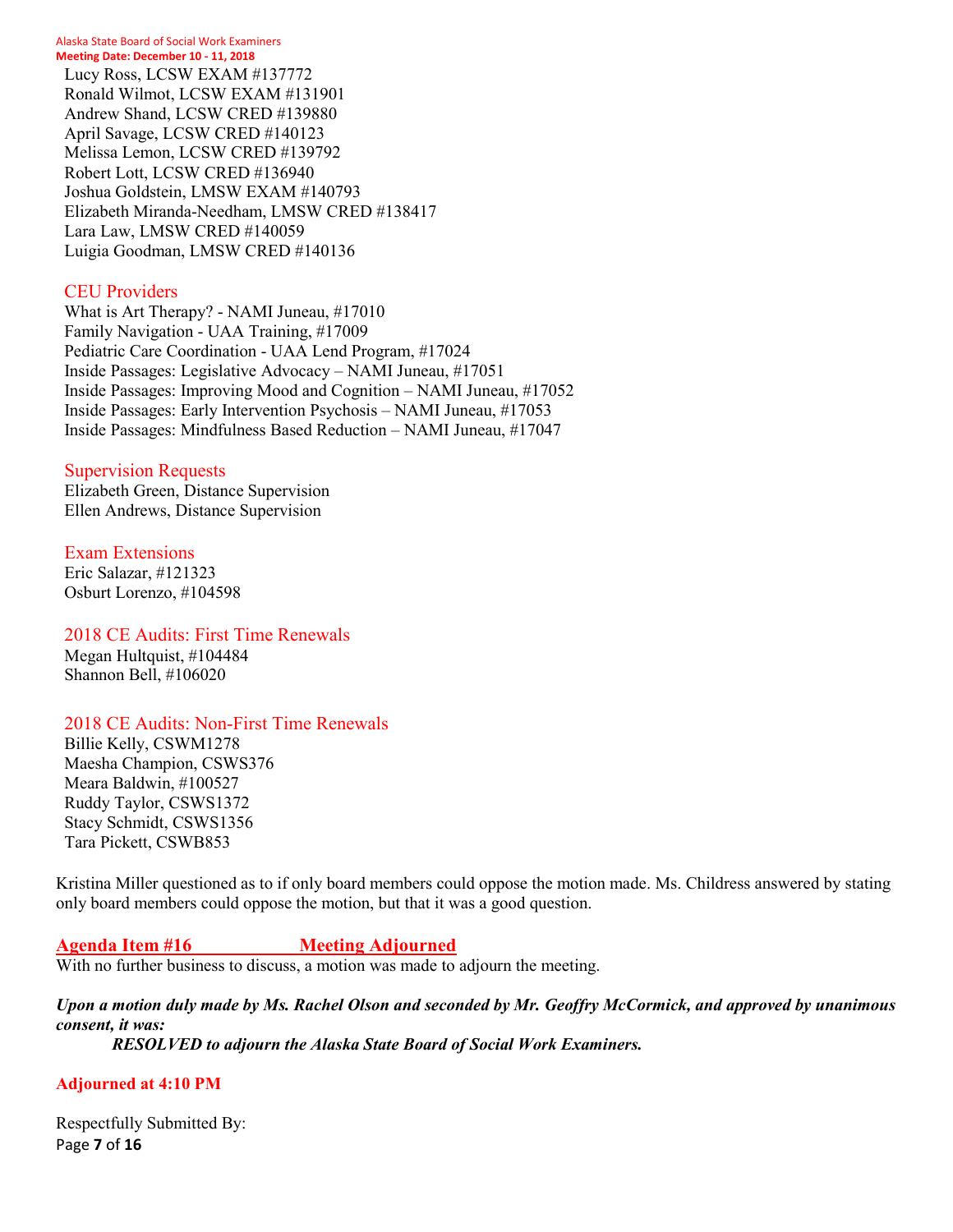Lauren Osborn Date Occupational Licensing Examiner State of Alaska, DCCED

Danielle LaFon Date Board Chairperson Alaska State Board of Social Work Examiners

 $\_$ 

 $\mathcal{L}_\text{max}$  , and the contract of the contract of the contract of the contract of the contract of the contract of the contract of the contract of the contract of the contract of the contract of the contract of the contr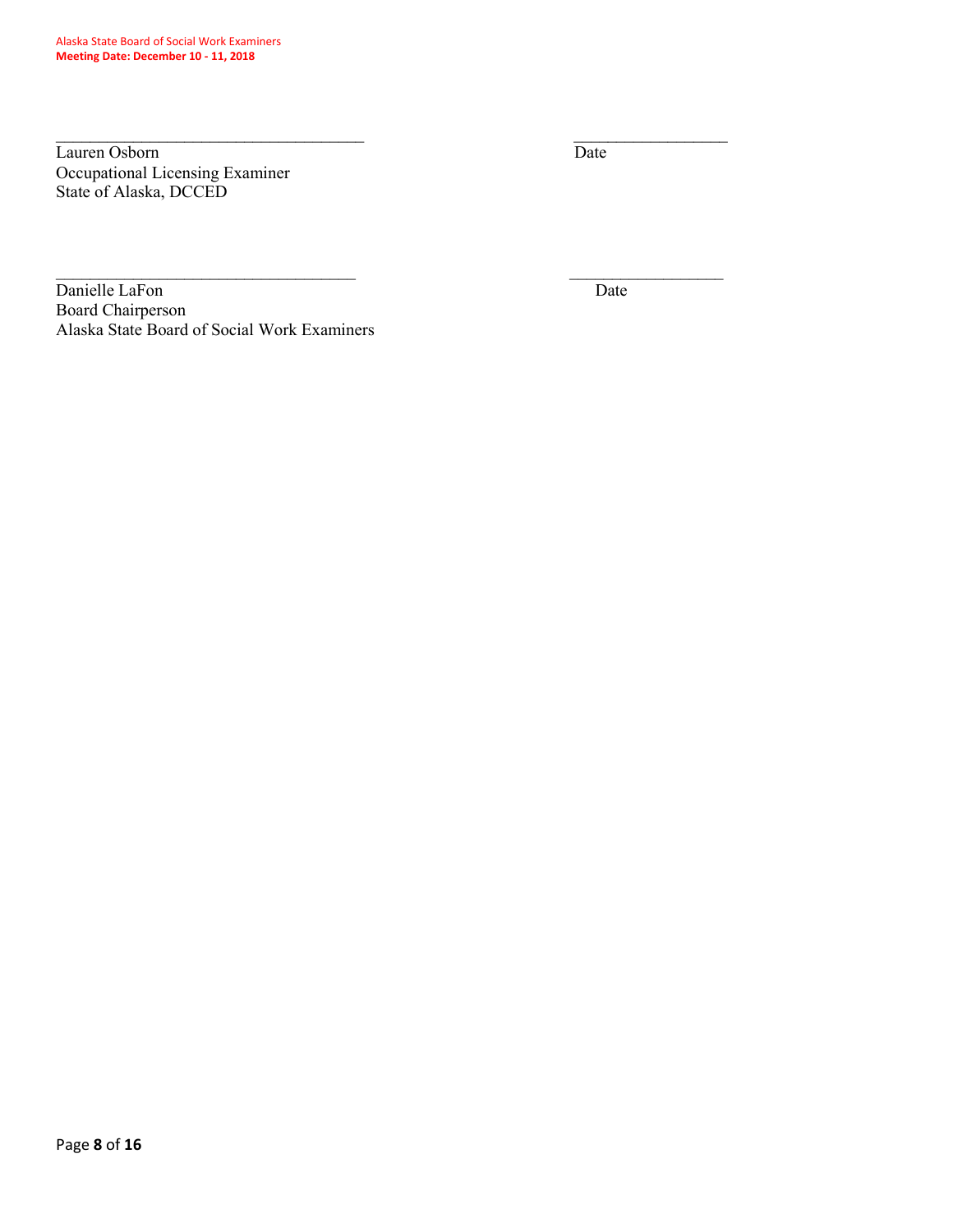#### **State of Alaska Department of Commerce, Community and Economic Development Division of Corporations, Business and Professional Licensing**

#### **Alaska State Board of Social Work Examiners December 10-11, 2018**

By Authority of AS 08.01.070(2) and in compliance with the provisions of AS 44.62, a regularly scheduled meeting of the Alaska State Board of Social Work Examiners was held **December 10-11, 2018** at the Department of Economic Conservation, **610 University Avenue, Conference Room B, Fairbanks, AK 99701.**

## **Tuesday, December 11, 2018**

## **Agenda item #1 Call to order/Roll Call**

This meeting was called to order by Chairperson **Danielle LaFon** at **8:40 AM**.

## Board Members present, constituting a quorum:

Danielle LaFon, LBSW, Chairperson Angela Christiansen, LCSW, Vice-Chairperson – via telephone Geoffry McCormick, LMSW Rachel Olson, Public Member Lisa Hay, LCSW

## Division Staff present were:

Chelsea S Childress, Records and Licensing Supervisor Lauren T Osborn, Occupational License Examiner

Public present were: Elizabeth (Bessie) Green, applicant Kristina Miller, attorney

# **Agenda Item #2 Review Agenda**

The board reviewed the meeting agenda. Minor adjustments were made to items tabled under Agenda #4 for New Business. Additionally, the board scheduled time for an Executive Interview with Ms. Miller and Ms. Green.

The board had no additional revisions or suggestions for the agenda.

*A motion duly made by Mr. Geoffry McCormick, seconded by Ms. Rachel Olson, and approved by unanimous consent, was:*

*Resolved to approve the agenda as amended.*

*A motion duly made by Mr. Geoffry McCormick, seconded by Ms. Rachel Olson, and approved by unanimous consent, was:*

*Resolved to enter Executive Session at 8:45AM in accordance with 44.62.310(c) for the purposes of discussing an application for licensure.* 

*Board staff to remain present: Chelsea Childress and Lauren Osborn. Public members to remain present: Elizabeth Green (in person), Kristina Miller (in person), Shayle Hutchison (via telephone), and Mike Hopper (via telephone).* 

*A motion duly made by Ms. Rachel Olson, seconded by Mr. Geoffry McCormick, and approved by unanimous consent, was:*

*Resolved to exit Executive Session at 9:57AM.*

Page **9** of **16**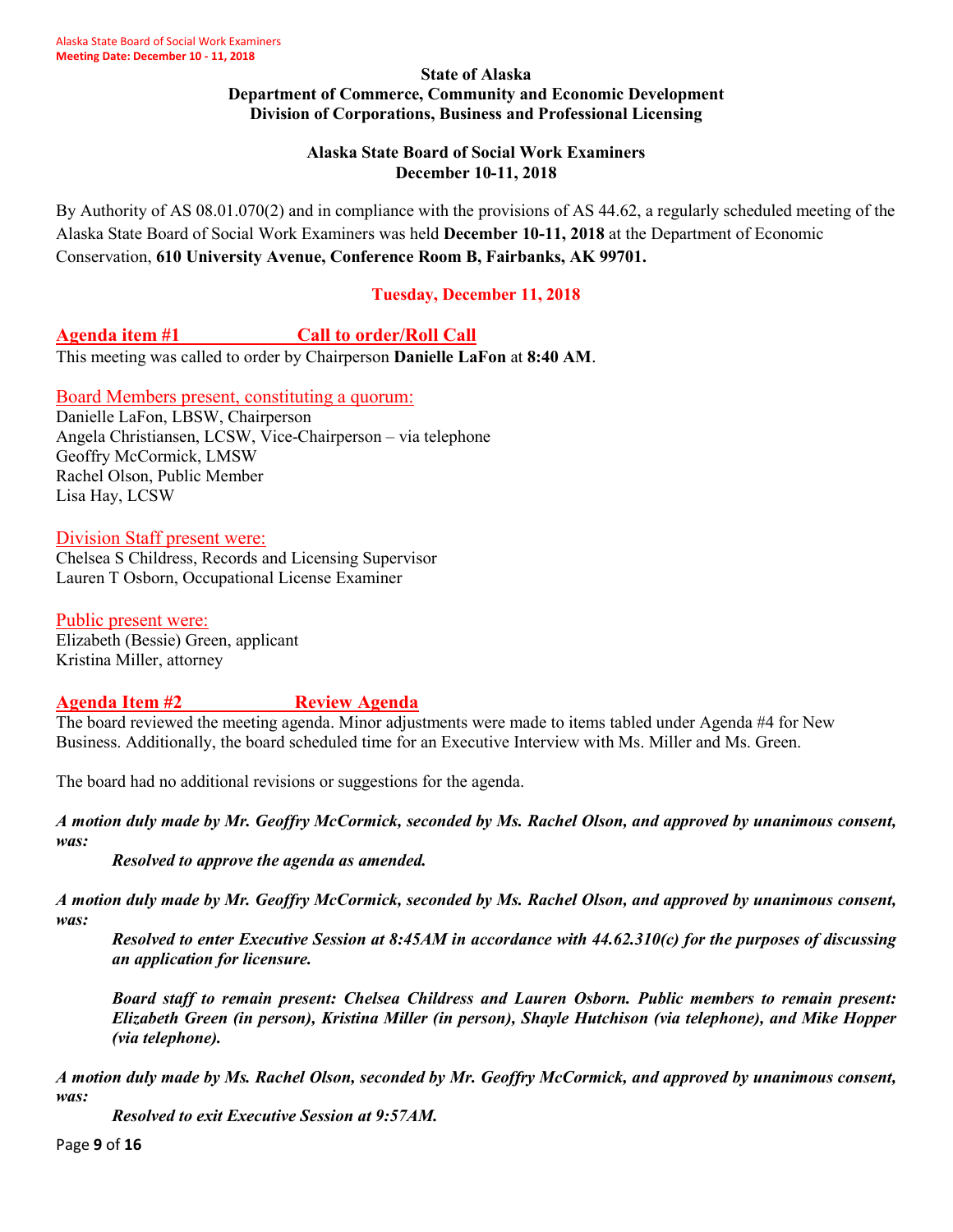The board stopped for a break at 9:58AM Board was back on record at 10:09AM

Ms. Childress conducted a roll-call upon return from break.

Board Members present, constituting a quorum:

Danielle LaFon, LBSW, Chairperson Angela Christiansen, LCSW, Vice-Chairperson - via telephone Geoffry McCormick, LMSW Rachel Olson, Public Member Lisa Hay, LCSW

Division Staff present were:

Chelsea S Childress, Records and Licensing Supervisor Lauren T Osborn, Occupational License Examiner

#### *A motion duly made by Mr. Geoffry McCormick and seconded by Ms. Rachel Olson , it was: RESOLVED to table application number #140001 pending further documentation in accordance with 12 AAC 18.115.*

*Lisa Hay abstained from voting.* 

## **Agenda Item #3 CE Audit Review (7/1/2016 – 6/30/2018)**

Ms. Christiansen questioned the reason behind why an applicant was submitting remedial CE's. Ms. Childress answered that the board tabled this application during the board meeting held September 13-14, 2018 due to the applicant claiming 25 CE hours in 24 hours. An individual may not obtain more than 12 contact hours in one day in accordance with 12 AAC 18.210(e):

**12 AAC 18.210. CONTINUING EDUCATION REQUIREMENT.** (a) For the first biennial renewal of a person's social worker license, an applicant for renewal shall document completion of 45 contact hours of continuing education activities acceptable to the board that were earned during the two years before the expiration date of the person's license that included a minimum of

(1) six contact hours in substance abuse education;

- (2) six contact hours in cross-cultural education relating to Alaska Natives; and
- (3) three contact hours in professional ethics.

(b) After a person's first biennial renewal of a social worker license, an applicant for renewal shall document completion of 45 contact hours of continuing education activities acceptable to the board that were earned during that licensing period and included a minimum of

(1) six contact hours in substance abuse education;

(2) six contact hours in cross-cultural education, of which three hours include issues relating to Alaska Natives; and

(3) three contact hours in professional ethics.

(c) For the purposes of this section,

(1) one "contact hour" equals a minimum of 50 minutes of classroom instruction between instructor and participant;

(2) one academic semester credit equals 15 contact hours; and

(3) one academic quarter credit equals 10 contact hours.

(d) Only hours of actual attendance during which instruction was given will be accepted as continuing education contact hours earned from an academic course that is audited by the licensee, and the total number of contact hours earned may not exceed the academic credit hours offered for that course.

(e) Not more than 12 contact hours of continuing education activities required under this section may be completed in one day.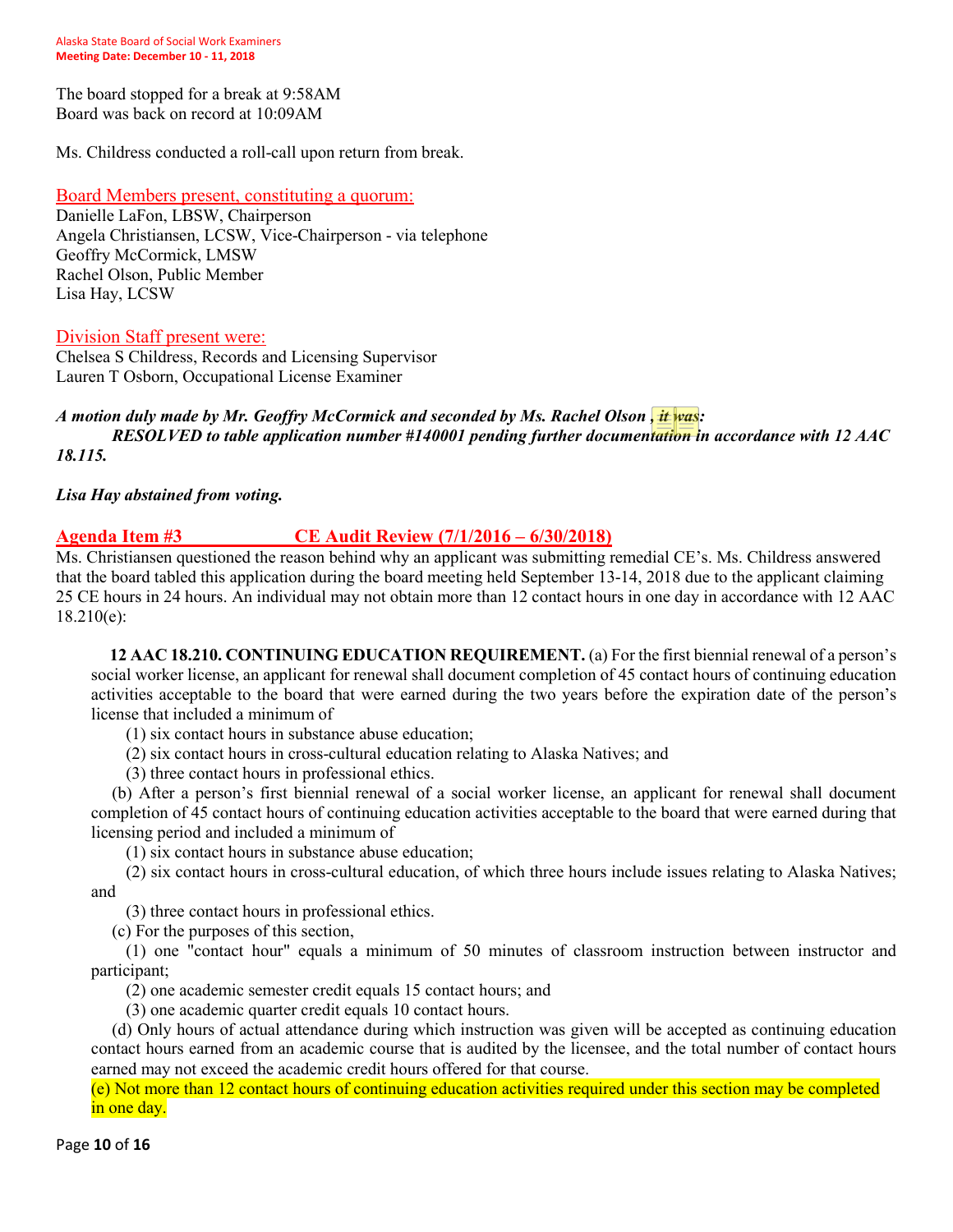## *A motion duly made by Ms. Lisa Hay and seconded by Mr. Geoffry McCormick, and approved by unanimous consent, it was:*

# *RESOLVED to accept the remedial CE's submitted by Jessie Hawthorne-Cantil #CSWS1010.*

The board discussed the applicant's request regarding an action taken on the license. Ms. Lisa Hay questioned how this was listed, publicly. Ms. Childress answered that while it would say there was an action taken and anybody could request the information/documentation, but that there are no details available unless someone requests the documentation. Ms. Hay questioned how the board would move forward with processing incomplete audits.

Ms. Lafon stated that several years ago, every renewal audit reviewed did not include the CEs or incorrect CEs summited. Historically found in the minutes from 2006, the board has issued a fee of \$100 for every incorrect CE submitted and two mandatory audits required. During the 2016 audit review, the board determined that this would be the process moving forward due. Ms. Christiansen added that the reason CEs are required is so that licensees stay relevant in their field, up to date on their skills, and overall knowledgeable.

The board continued with deliberations on whether a letter of advisement could be sent in place of a consent agreement. Ultimately, the board determined that moving forward a consent agreement would be drafted and completed.

## *A motion duly made by Ms. Rachel Olson and seconded by Mr. Geoffry McCormick, and approved by unanimous consent, it was:*

*RESOLVED to approve the consent agreement, including 2 mandatory audits and a payment plan of \$100 per month until a total of \$1,200 is paid, for Jessie Hathrone-Cantil #CSWS1010.* 

*A motion duly made by Mr. Geoffry McCormick and seconded by Ms. Rachel Olson, and approved by unanimous consent, it was:*

## *RESOLVED to approve the remedial CEs as submitted and to enter a consent agreement including 2 mandatory audits and a few of \$100 for every incorrect CE submitted, for Daniel Pemberton #CSWS1011.*

# Agenda Item #4 New Business

Ms. Childress noted that the 2019 Annual Report was on the agenda, but that the regulation project took precedence. Ms. LaFon asked, for the sake of time, if Ms. Childress could email the board the annual report to complete and have ready for review during the board meeting tentatively scheduled for March 4-5, 2019. Ms. LaFon also explained that the annual report is reviewed during sunset audits, and is essentially what the board has done in the last year. Ms. Childress will randomly assign sections and send the annual report to the board via email. Ms. Childress noted she would attach historic annual reports and sunset audits for the board to reference; this will allow the board time to compare the current year from the last.

# **Position Statements:**

The board discussed a position statement outlining the requirements of an applicant when no current and/or previous supervisor reference can be provided. The intention for the position statements is to minimize confusion with licensees regarding specific topics and requirements. Ms. LaFon volunteered to draft language for the position statement.

Ms. LaFon asked if the board accepted internship supervisors as previous or current supervisor reference. Ms. Childress answered that they would need to be considered an "other" professional references since there is language indicating the supervisory reference is from post graduate experience.

## T**ASK – Division staff will use the board's revisions to draft a new position statement and distribute to the board via email.**

# *A motion duly made by Ms. Rachel Olson, seconded by Mr. Geoffry McCormick, and approved by unanimous consent, was:*

*Resolved to adjourn for lunch at 11:34AM.*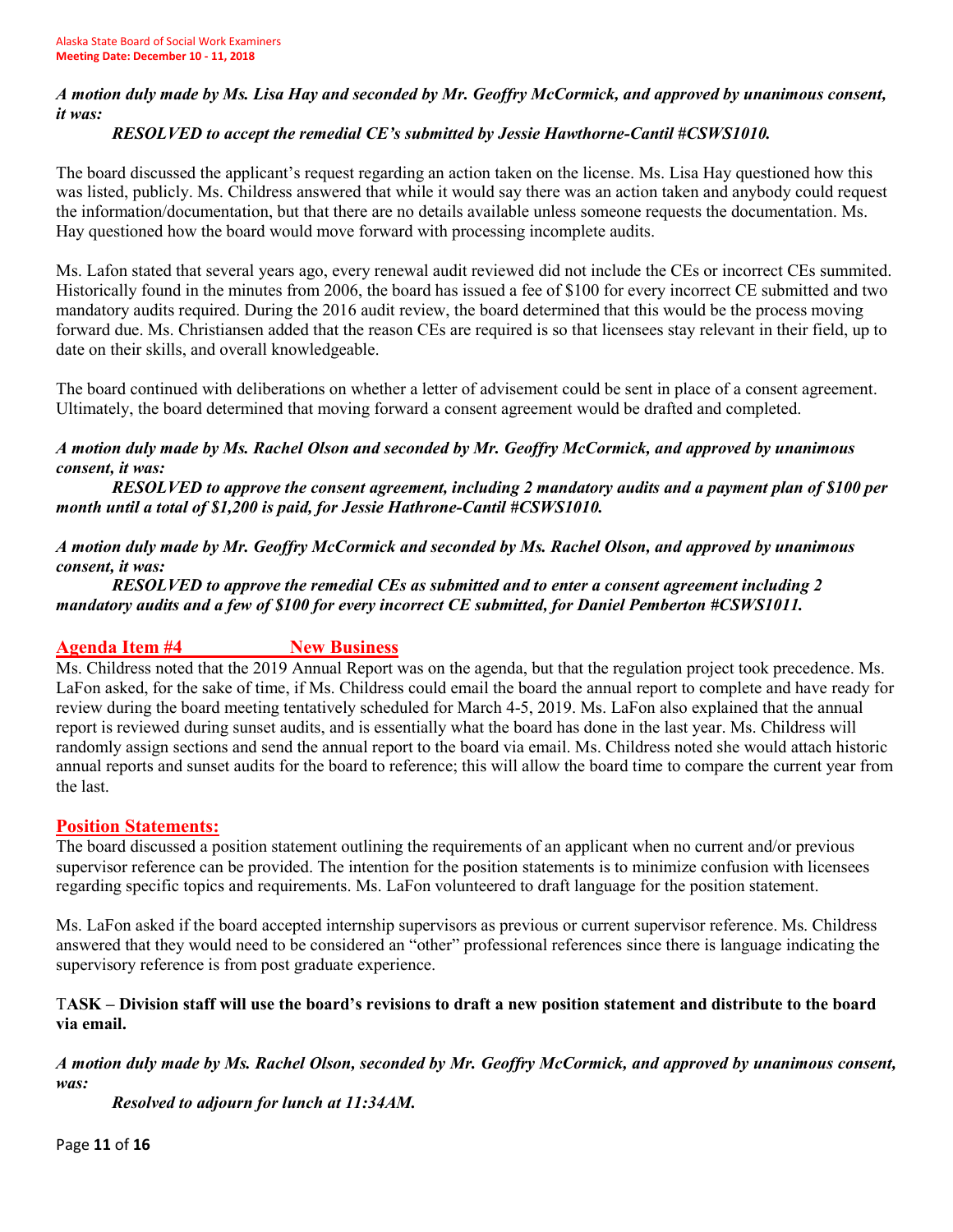**Agenda Item #5 Lunch Break**

The board adjourned for lunch at 11:34 AM PM The board returned from lunch at 12:34 PM

Ms. Childress conducted a roll-call upon return to the meeting.

#### Board Members present, constituting a quorum:

Danielle LaFon, LBSW, Chairperson Angela Christiansen, LCSW, Vice-Chairperson - via telephone Geoffry McCormick, LMSW Rachel Olson, Public Member Lisa Hay, LCSW

#### Division Staff present were:

Chelsea S Childress, Records and Licensing Supervisor Lauren T Osborn, Occupational License Examiner

## **Agenda Item #6 Old Business**

The board reviewed the revised position statement Ms. Childress distributed to the board via email. Ms. LaFon asked that the final draft with formatting be sent to her before being posted publicly.

#### *A motion duly made by Mr. Geoffry McCormick, seconded by Ms. Rachel Olson, and approved by unanimous consent, was:*

#### *Resolved to approve the revised position statement for Alternate Supporting Documentation When an Applicant is Unable to Obtain a Current and/or Previous Supervisor Reference..*

#### Proposed Regulations Check-In

If approved during the meeting today, the board may motion that the regulations be opened for public comment. The public comment period for regulation change is thirty days once approved by the board. After the thirty day period lapses, the board will review the public comments submitted and move forward accordingly.

#### Teletherapy Practice, Standards of Practice, Renewal Requirements and Definitions

Ms. Lisa Hay asked if people already providing teletherapy would be required to acquire an additional 18 hours of continuing education courses under 12 AAC 18.111 or if they would be grandfathered in once the requirements have been put forth.

The board discussed how continued education for teletherapy would be verified and if there would be a specific audit process to verify teletherapy continuing education. Ms. Angie Christiansen suggested that there be a grace period of one year for these contact hours to be obtained. Ms. LaFon noted that she did not want to make things more complicated or stringent for applicants.

Ms. Childress provided clarification to the board, adding that the regulations for teletherapy would not create a specific teletherapy license, but that a designation for teletherapy would be added to the existing social work license to show the licensee is approved to provide teletherapy.

The board determined that an individual who obtains the 18 hours of continuing education required to receive the designation of teletherapy could be used to satisfy the 45 contact hours required to renew the social work license.

#### *A motion duly made by Ms. Lisa Hay, seconded by Mr. Geoffry McCormick, and approved by unanimous consent, was: Resolved to include the 18 contact hours in the 45 continuing education hours during the renewal period.*

The board deliberated on specifications needed of special training that may be required for teletherapy.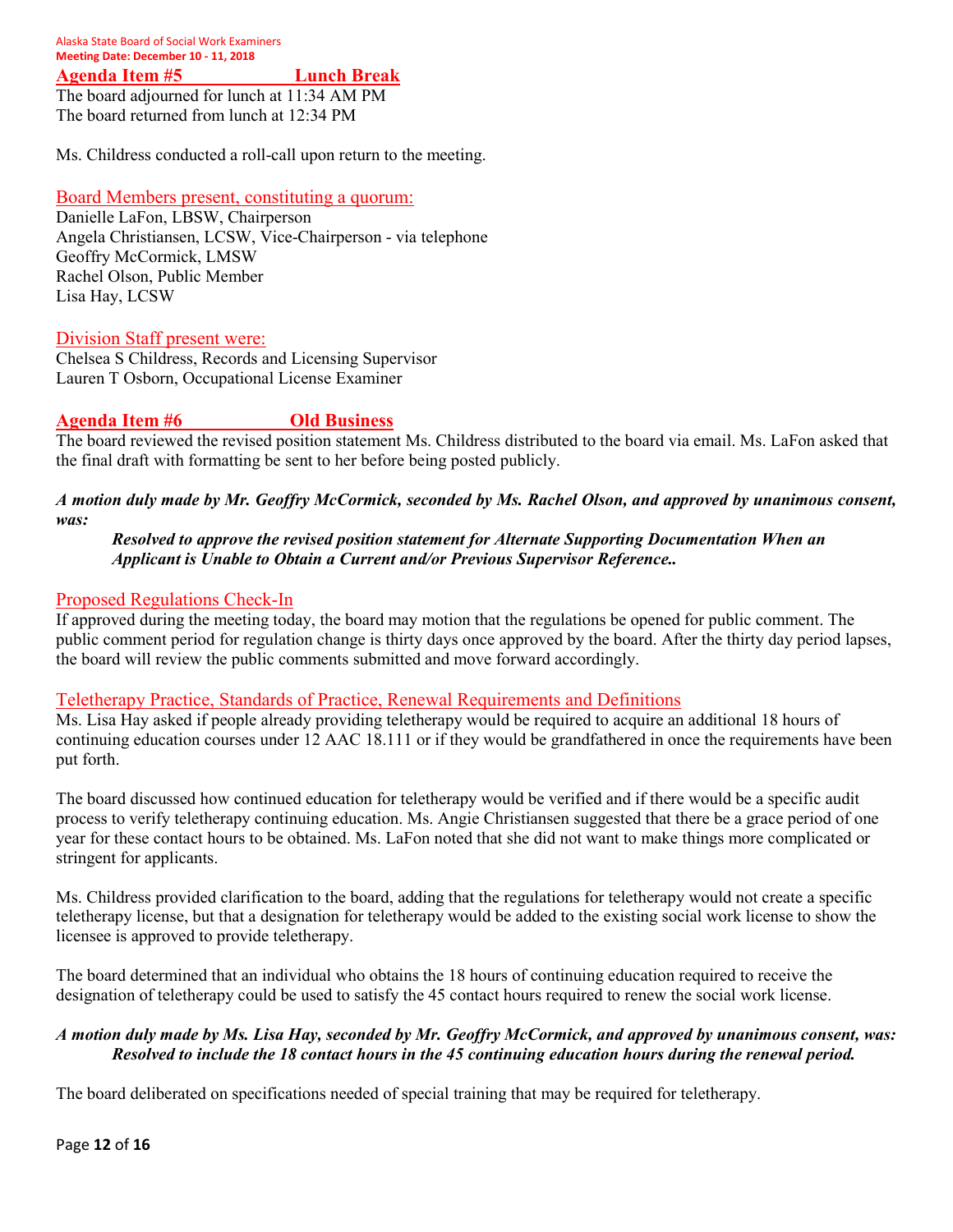Angie Christiansen exited the meeting room at 1:46PM Angie Christiansen returned to the meeting room at 1:52PM

#### *A motion duly made by Ms. Lisa Hay, seconded by Mr. Geoffry McCormick, and approved by unanimous consent, was: Resolved to approve submitting regulation 12 AAC 18.111 for public comments with the amendments to read*

**12 AAC 18.111. Requirements to practice teletherapy.** Before providing social work services or using social work principles and methods through audio, video, or data communications when physically separated from the client, a provider must

(1) be licensed under AS 08.95 and in good standing with the board;

(2) on a form provided by the department, submit certification of having completed at least 18 contact hours of training in the following topics specific to teletherapy; a minimum of 3 hours in each topic:

- (A) teletherapy theory and practice;
- (B) HIPPA compliance;
- (C) legal and ethical issues related to teletherapy practice;
- (D) handling online emergencies;
- (E) informed consent;
- (F) telephone and video conferencing.

(3) The training including 18 contact hours required under 12 AAC 18.111 (2) is for the initial teletherapy designation.

(4) The training including 18 contact hours required under 12 AAC 18.111 (2) may be used to satisfy the 45 contact hours required for license renewal under 12 AAC 18.210(a) and (b).

The board stopped for a break at 2:12PM The board return from break at 2:17PM

#### *A motion duly made by Ms. Rachel Olson, seconded by Mr. Geoffry McCormick, and approved by unanimous consent, was:*

*Resolved to approve submitting regulation 12 AAC 18.210 for public comments with amendments to read* 

## **12 AAC 18.210. CONTINUING EDUCATION REQUIREMENT.**

(a) For the first biennial renewal of a person's social worker license, an applicant for renewal shall document completion of 45 contact hours of continuing education activities acceptable to the board that were earned during the two years before the expiration date of the person's license that included a minimum of

(1) six contact hours in substance abuse education;

(2) six contact hours in cross-cultural education relating to Alaska Natives; and

(3) three contact hours in professional ethics.

(b) After a person's first biennial renewal of a social worker license, an applicant for renewal shall document completion of 45 contact hours of continuing education activities acceptable to the board that were earned during that licensing period and included a minimum of

(1) six contact hours in substance abuse education;

(2) six contact hours in cross-cultural education, of which three hours include issues relating to

Alaska Natives; and

(3) three contact hours in professional ethics.

(c) For the purposes of this section,

(1) one "contact hour" equals a minimum of 50 minutes of classroom instruction between instructor and participant;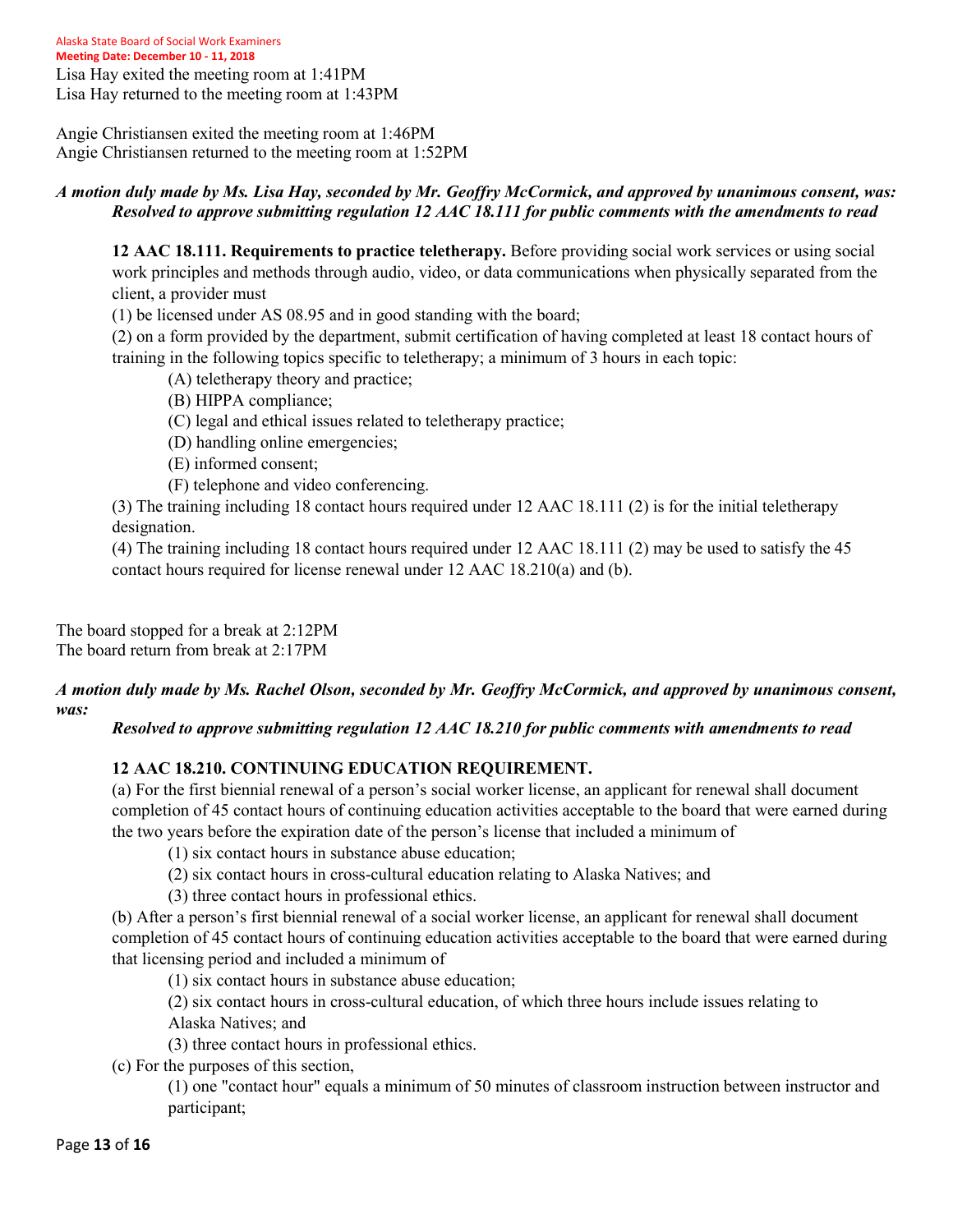(2) one academic semester credit equals 15 contact hours; and

(3) one academic quarter credit equals 10 contact hours.

(d) Only hours of actual attendance during which instruction was given will be accepted as continuing education contact hours earned from an academic course that is audited by the licensee, and the total number of contact hours earned may not exceed the academic credit hours offered for that course.

(e) Not more than 12 contact hours of continuing education activities required under this section may be completed in one day.

(f) If designated to provide teletherapy services, an applicant for renewal shall document completion of 6 contact hours in at least one of the teletherapy training topics under 12 AAC 18.111 (2). The 6 contact hours in teletherapy training may be used to satisfy the 45 contact hours required under 12 AAC 18.210(a) and (b).

*A motion duly made by Ms. Rachel Olson, seconded by Mr. Geoffry McCormick, and approved by unanimous consent, was:*

*Resolved to approve submitting regulation 12 AAC 18.160 for public comments from the revised draft from June 21, 2018.*

#### *A motion duly made by Ms. Lisa Hay, seconded by Mr. Geoffry McCormick, and approved by unanimous consent, was: Resolved to approve regulation 12 AAC 18.320 with amendments to read*

**12 AAC 18.320. Safety and confidentiality of communications**. (a) Email: Licensees must advise clients about the risks of exchanging emails. Licensees must include a disclaimer when sending emails. Email transmissions are part of a client record; copies must be kept in a file maintained by the licensee.

(b) Text messages: Texting of personal information must be discouraged. Licensees must include a disclaimer about the risks when exchanging text messages. Text messages are considered a part of a client record; copies must be kept in a file maintained by the licensee.

(c) Online scheduling and billing: All online scheduling and billing software must be encrypted and secure.

Lisa Hay exited the meeting room at 3:36PM Lisa Hay returned to the meeting room 3:40PM.

Bessie Green entered with a completed Work Verification Form at 3:39PM Bessie Green exited the meeting room at 3:40PM.

Angie Christiansen exited the meeting room at 3:41PM Angie Christiansen returned to the meeting room at 3:44PM.

# *A motion duly made by Ms. Lisa Hay, seconded by Mr. Geoffry McCormick, and approved by unanimous consent, was: Resolved to approve submitting regulation 12 AAC 18.330 for public comments with amendments as drafted to*

*read* 

# **12 AAC 18.330. Limitations on teletherapy practice.**

(a) A baccalaureate social worker or master social worker licensed under AS 08.95 that holds an active teletherapy designation shall not practice teletherapy unless

(1) under the supervision of a licensed clinical social worker, licensed psychologist, or licensed psychiatrist who holds an unrestricted license to practice that profession in this state or other licensing jurisdiction; or

(2) has been granted an exemption from the board under (c) of this section.

(b) the supervisor under (a)(1) must complete at least 18 contact hours of training in the following topics specific to teletherapy; a minimum of 3 hours in each topic:

(A) teletherapy theory and practice;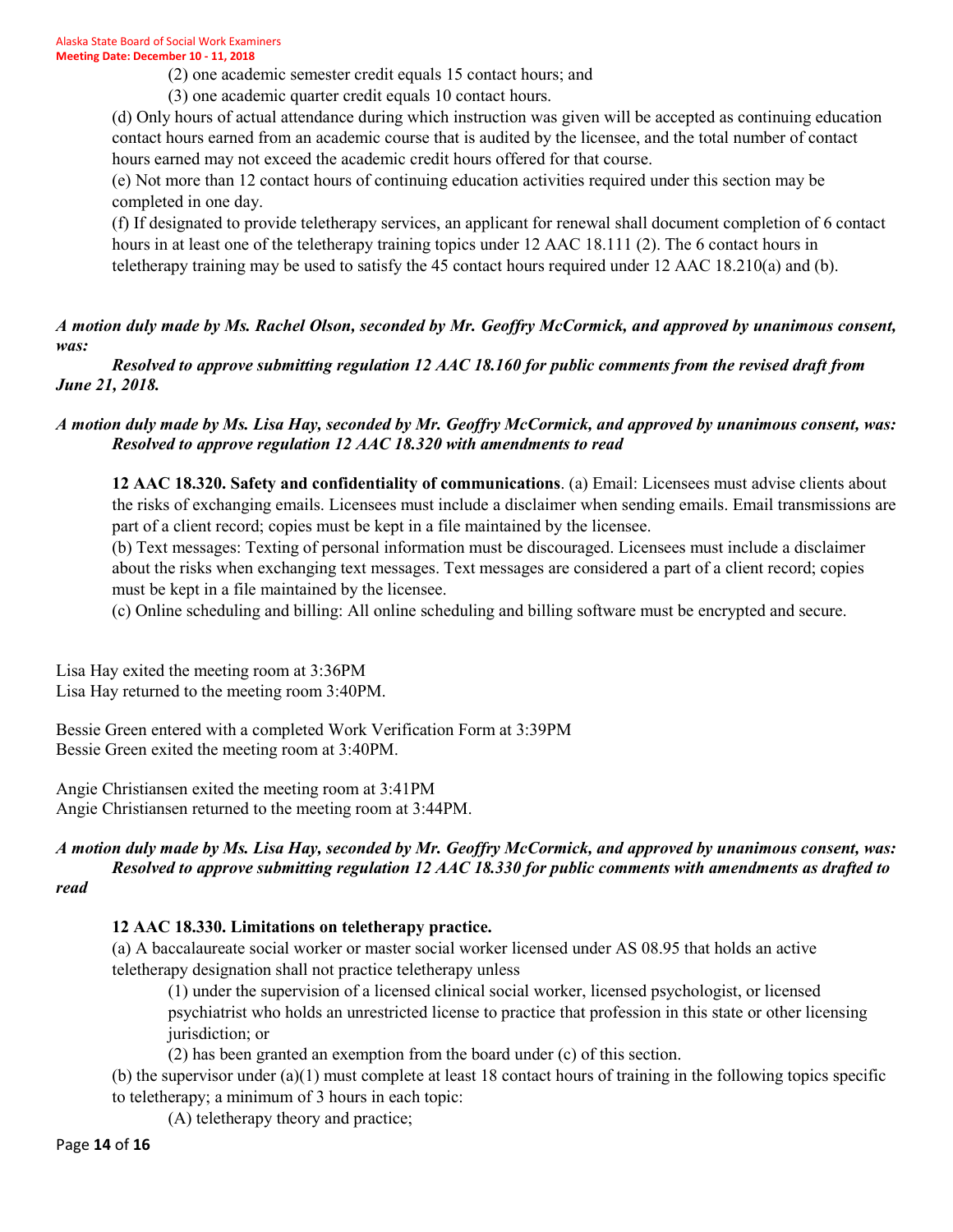- (B) HIPPA compliance;
- (C) legal and ethical issues related to teletherapy practice;
- (D) handling online emergencies;
- (E) informed consent;
- (F) telephone and video conferencing.
- (c) The board may grant an exemption if

(1) the applicant demonstrates to the satisfaction of the board that the applicant is unable to satisfy the requirement of  $12$  AAC  $18.330(a)(1)$ ; and

(2) the supervisor has completed at least 18 contact hours of training in the following topics specific to teletherapy; a minimum of 3 hours in each topic:

- (A) teletherapy theory and practice;
- (B) HIPPA compliance;
- (C) legal and ethical issues related to teletherapy practice;
- (D) handling online emergencies;
- (E) informed consent;
- (F) telephone and video conferencing.

## *A motion duly made by Mr. Geoffry McCormick, seconded by Ms. Lisa Hay, and approved by unanimous consent, was: Resolved to approve submitting regulation 12 AAC 18.990(7) for public comments as drafted on June 21, 2018.*

## *A motion duly made by Mr. Geoffry McCormick, seconded by Ms. Lisa Hay, and approved by unanimous consent, was: Resolved to approve submitting regulation 12 AAC 18.990(9) for public comments as drafted on June 21, 2018.*

#### *A motion duly made by Mr. Geoffry McCormick, seconded by Ms. Lisa Hay, and approved by unanimous consent, was: Resolved to approve submitting regulation 12 AAC 18.990(10) for public comments to read:*

(10) "teletherapy" means the use of audio, video, or data communications to perform functions or practices within the training required for licensure under AS 08.95 and this chapter.

Lisa Hay left the meeting at 4:05PM.

Rachel Olson exited the meeting room at 4:09PM Rachel Olson returned to the meeting room at 4:10PM.

# **Agenda Item #7 Administrative Business**

With limited time remaining, the board discussed setting up a teleconference in January to complete the tabled agenda items.

#### *A motion duly made by Ms. Angie Christiansen, seconded by Mr. Geoffry McCormick, and approved by unanimous consent, was:*

## *Resolved to hold a board meeting via teleconference on January 28th from 11:00AM to 1:00PM.*

The board reviewed a correspondence inquiry received by Susan Guillory in regards to psychotherapy services. The board determined that yes, an LMSW in Alaska may provide psychotherapy services under the supervision of an LCSW in accordance with 12 AAC 18.120 and 12 AAC 18.160.

#### *A motion duly made by Mr. Geoffry McCormick, seconded by Ms. Rachel Olson, and approved by unanimous consent, was:*

#### *Resolved to approve the drafted response to Susan Guillory regarding the inquiry for psychotherapy services.*

Geoffrey McCormick left the meeting at 4:31PM.